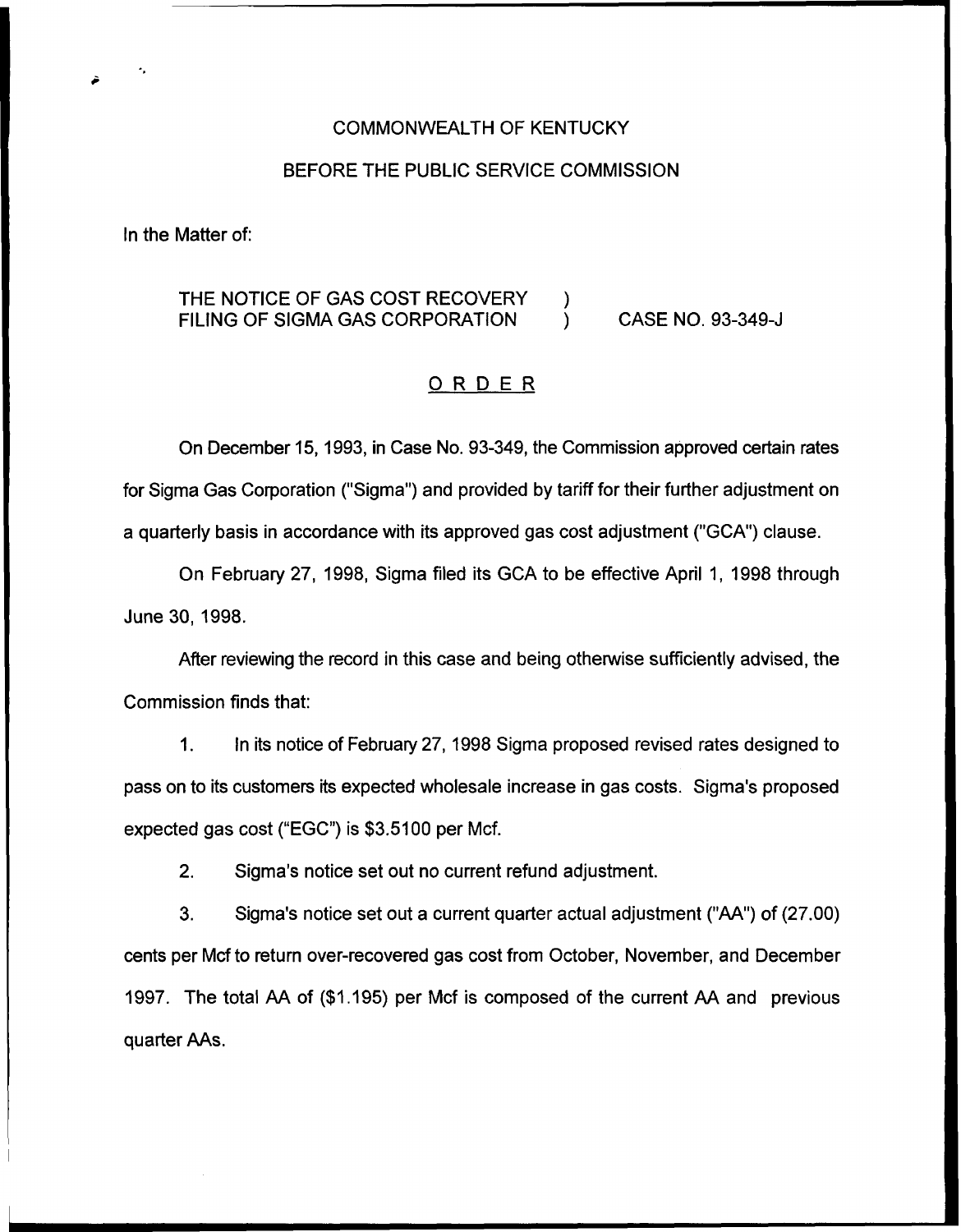4. Sigma proposed a current quarter balance adjustment ("BA") of .5 cent per Mcf to reconcile an under-recovery from a previous AA. The total proposed BA is 3.1 cents per Mcf.

5. Sigma's gas cost recovery rate is \$2.3460 per Mcf, 1.35cents per Mcf less than the previously authorized rate.

6. Sigma's adjustment in rates contained in the Appendix to this Order is fair, just, and reasonable, in the public interest, and should be approved effective with bills rendered on and after April 1, 1998.

IT IS THEREFORE ORDERED that:

1. The rates in the Appendix, attached hereto and incorporated herein, are fair, just, and reasonable, and are authorized to be effective with bills rendered on and after April 1, 1998.

2. Within 30 days of the date of this Order, Sigma shall file with this Commission its revised tariffs setting out the rates approved herein.

Done at Frankfort, Kentucky, this 31st day of March, 1998.

### PUBLIC SERVICE COMMISSION

B G. Helfen Chairmai

**lice Chairman** 

**ATTE** 

ommissioner

**Executive Director**